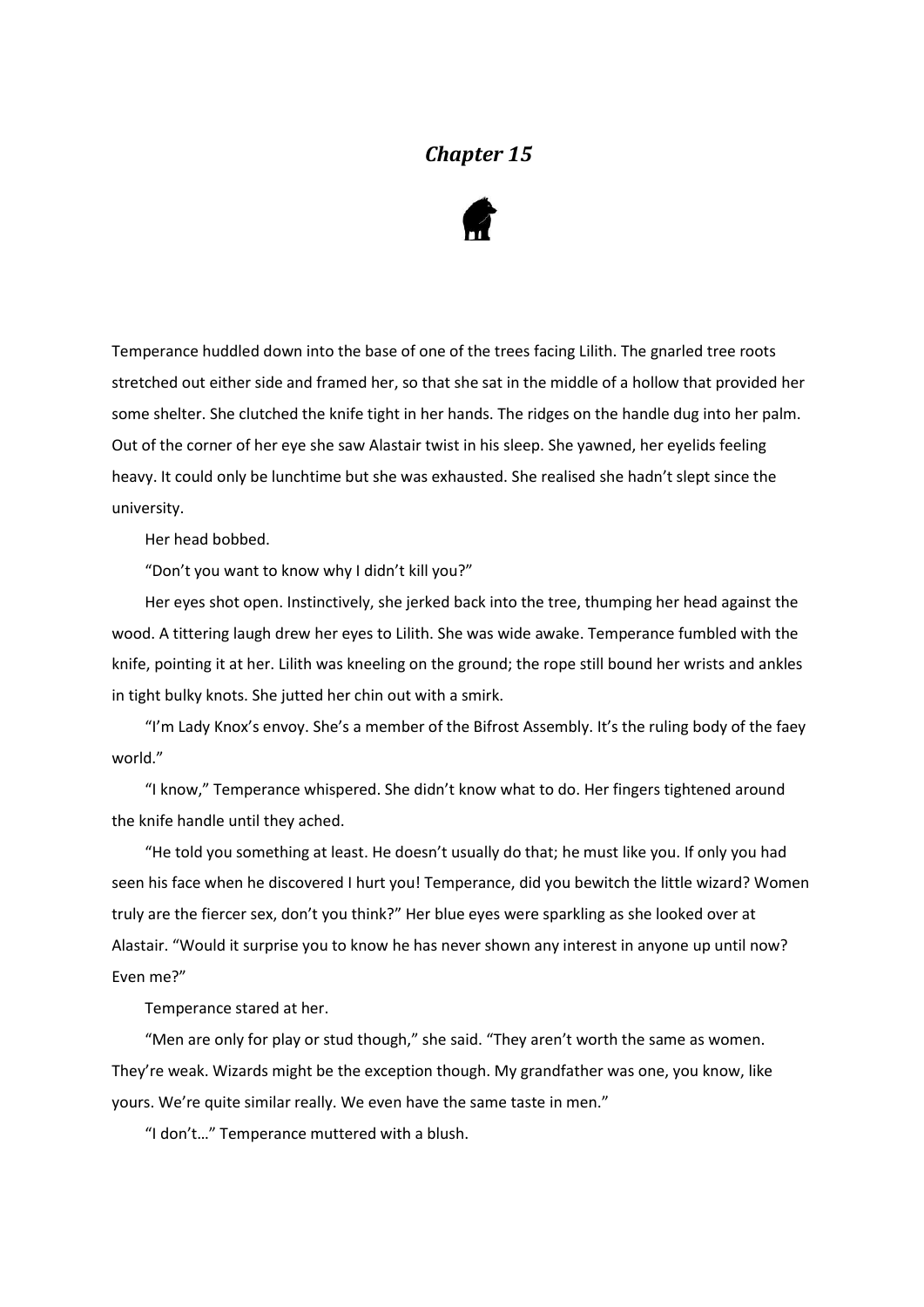"What, you want the wolf instead?" Lilith said, with a bark of laughter. "Now that would be very funny, Halvard would love that."

Temperance stood up away from her. "I'm not going to listen to you anymore. You tried to kill us *twice* for the Assembly."

Lilith snorted. "I was sent by Lady Knox, not the Assembly."

Her tone was serious. "The Assembly is only working with the wizards because of Cyprian's death. It's forbidden to kill a Seat holder. They think that Halvard murdered him, while Alastair killed that lupa. And the poor werewolves are caught up in the whole dangerous business; not wise when you're an endangered species."

Her eyes were shining.

"You should let the wolf mate with a lupa, you know. They wouldn't want you with him."

Temperance frowned; she didn't know what to say.

"The –" Lilith grunted and slumped forward, unconscious.

Alastair was sitting up, his hand was outstretched and sweat was dripping down his face. His jacket had slipped open to reveal his chest. The bullet wound was a pinkish scar now. His black eyes were wild, he looked livid.

"Where is the wolf?" he said, twisting around.

"He went to get food," she said, coming over to sit across from him.

"He shouldn't have left you alone," the wizard mumbled. He leaned up to button his shirt, his fingers shaking. Growling in frustration, he collapsed back onto the ground. "I'm not fit for a fight yet. He should have stayed."

Temperance waved the knife. "I have this."

He raised his eyebrow and snorted. "Just stay close by me." He was drifting away again, the corners of his mouth relaxing.

"Halvard knew Freya," she blurted out.

But he was already asleep. She took a deep breath and buttoned up his shirt for him. Her fingers brushed against his skin. The wizard made a rumbling noise in the back of this throat. Temperance tucked his jacket in around him and sat back on her heels.

Staring down at him, she hoped she could go home soon. The chill in the air and the thin covering of snow were constant reminders that tomorrow was Christmas Eve. Temperance didn't consider herself a very jolly person, but it was a time to be with your family. She needed to be at home.

A branch cracking underfoot announced Halvard's return. His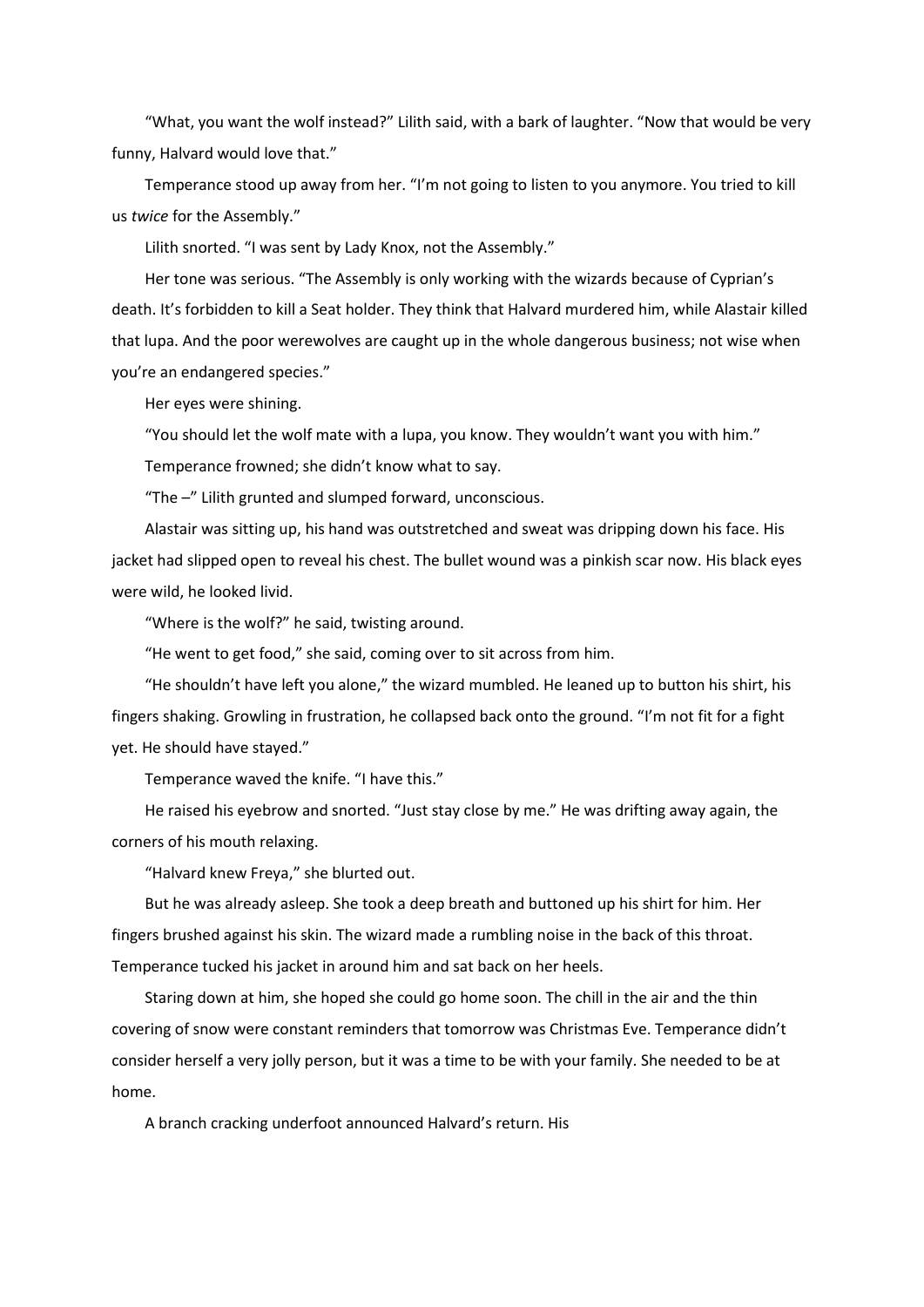amber eyes were trained on her as he came closer. Holding up another large paper bag with a grin, he unbuttoned his long velvet jacket and settled on a stone beside Alastair.

With him back, Temperance had a chance to use the bathroom. She slumped off into the distance, feeling the wolf's eyes on her. When she was finished, she thought she heard something snapping in the dense undergrowth. She bolted back to their camp.

Gasping, she stopped in front of Halvard. He lifted a bottle of orange up to the light. His eyes were transfixed by the carbonated bubbles racing to the surface of the drink.

"It burns," he said. He held the bottle out to her. "Is this normal?"

Temperance took a sip.

"Fizzy orange," she said. "Listen, I heard something out there…"

"Fizzy," Halvard repeated, taking it back. He took another swig and smiled. "I like it."

"The noise," Temperance reminded him.

"There's nothing out there," he snorted, waving her off. "Well, nothing to be worried about."

"That means there is something out there," she said, putting her hands on her hips.

He sniffed at the air. "There was an injured wolf, a young male; you met him in the Devil's Staircase."

He looked up at her with a slow smile and leaned in. "He was hurt in the wizards' raid. No one was with him. He was just interested in the smell."

"What smell?" Temperance asked. Then her eyes narrowed on him, "You? But, he was afraid of you in the safe house."

"He wouldn't dare come any closer *because* of me. It's you he couldn't help wanting to smell, though he was petrified."

"He liked my smell?" She swallowed. She didn't know whether to feel a little flattered by it or very uncomfortable.

"It's very alluring for a male wolf," Halvard muttered.

"But Fenrir said he couldn't smell anything when…"

Halvard's face twisted, lips curled into a snarl. "He covers his scent well. I didn't smell him on you at all. He's changed. I suppose I should feel proud."

Temperance thumped her hand into her palm, then pointed at him in satisfaction. "So you do know him!"

"You were right. I'm starting to remember more."

Alastair began to snore. Halvard nudged him with the toe of his boot. The wizard grumbled and rolled over.